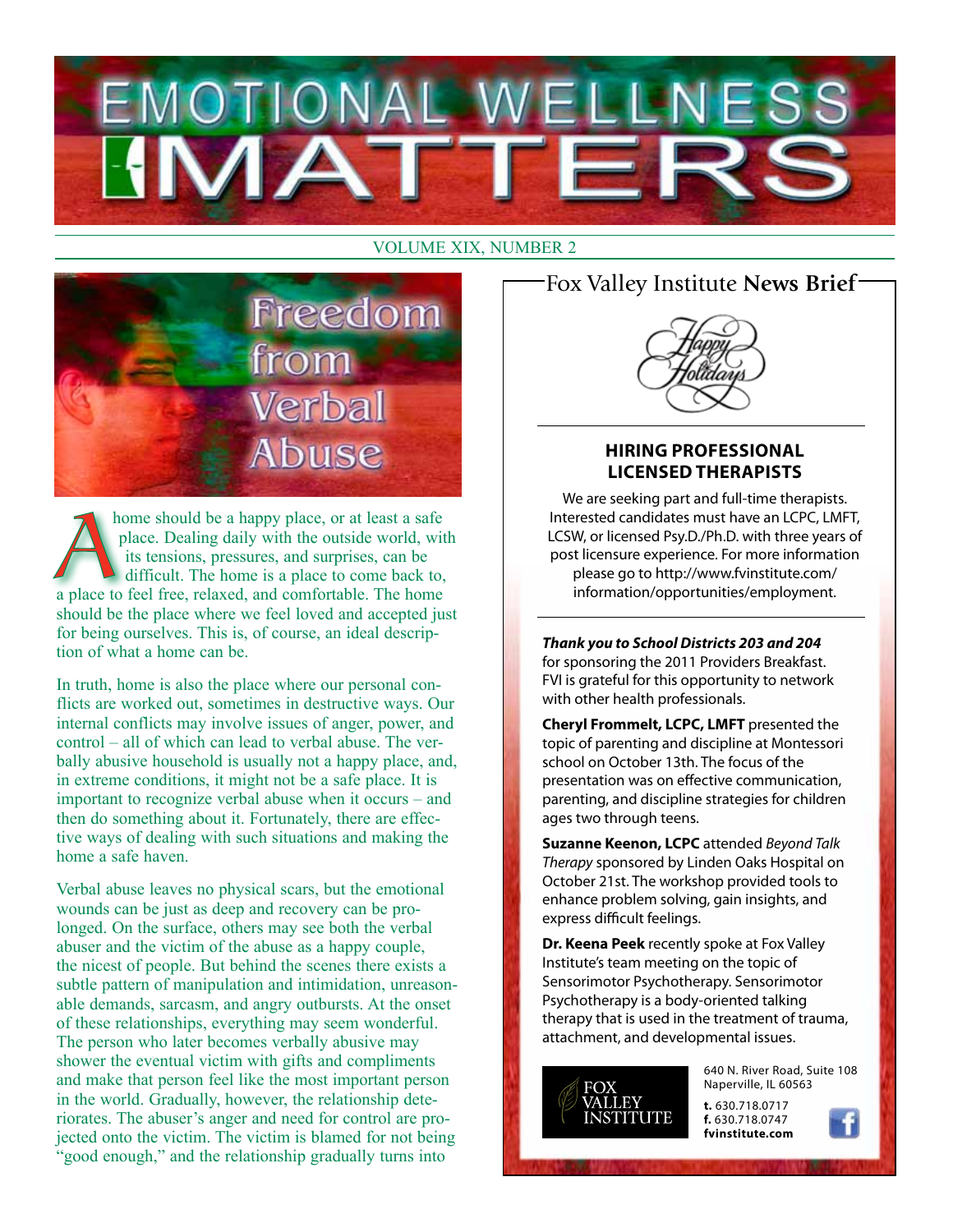an emotional roller coaster. When things seem to be going well, a fight emerges unexpectedly.

The victim may adjust to this situation over time, so that he or she is unaware of the extent of the abuse. Victims may come to see themselves as not "good enough." They may feel that they are truly at fault, and if only they could change their behavior, the abuser's anger would stop. The abuser usually fails to take responsibility for creating the problem and it is the partner who takes the blame. These relationships, then, are characterized by denial, poor interpersonal boundaries, control and power issues, trust issues, and unresolved anger.

## Codependence and Verbal Abuse

The partners in a verbally abusive situation are usually involved in a codependent relationship, and neither partner may realize that verbal abuse exists. But they do know that something is wrong. Codependence exists when the partners in a relationship have grown up in dysfunctional families. In these families, the needs of the parents are usually put before those of the children, there is great instability, and interpersonal boundaries are poor. The children may be verbally battered so that they grow up with unresolved anger and a negative image of themselves. People who grow up in this sort of household may find themselves in a verbally abusive relationship in adulthood. The abuser is charming at first and the victim is eager to please. Neither party is clear about his or her own boundaries, so the abuser feels justified in imposing anger on the victim while the victim in turn tries to win love and approval – often by accepting blame and adjusting his or her reality to conform to what the abuser demands. The agenda for the victim is to be loved by taking care of the abuser. The agenda for the abuser is to control the victim into taking care of him or her. And both parties want to end the pain associated with negative self-esteem. The victim seeks to win approval, which provides some semblance of self-esteem. The abuser, who also suffers from damaged self-esteem, sees him or herself as the victim and uses power and control over others as a way to survive in what he or she sees as a threatening world.

# Recognizing Verbal Abuse

Verbal abuse can almost always be seen as a control issue. Ironically, it is the abuser who sees him or herself as the victim. Thus, the abuser feels the need to control the partner in order to allay his or her own insecurities. The victim, hoping for closeness and approval, goes along with the control and may accept blame for causing the problems. In a sense, then, roles become confused – the abuser is the victim and the victim is the abuser. The situation becomes murky and perpetuates the conditions which breed abuse.

To confront verbal abuse we need to become aware of the conditions which lead to abuse. Consider the following examples.

- *Blaming:* The verbal abuser will accuse the partner of inciting trouble. "Dear, let's talk about who will drive the kids to practice tomorrow." "You're always planning out my life! Can't you just give me a break once in a while?" (Notice here how the abuser feels like the victim.)
- *Denial:* The abuser claims that the reality of the partner is invalid. "Hon, remember when we were talking about taking a weekend just for ourselves?" "We never talked about that. You're making it up."
- *Discounting:* Similar to denial, discounting trivializes the feelings of the partner. "Larry, I don't like it when we fight like this." "You're just too sensitive, always making problems when you could just leave well enough alone." (Notice that the abuser retains the control, especially if the partner then goes along with his suggestions.)
- *Blocking Discussion:* The abuser refuses to respond to a communication, thereby blocking resolution of a problem. "Joyce, let's go through the bills tonight and see how much we can put into savings this month." "Who asked for your opinion? Get off my back, buster!"
- *Countering:* The abuser sees the partner as the enemy and immediately counters anything the partner has to say without thinking it through. "Look at that lovely vase of zinnias." "They're dahlias, dummy." (Notice here that *Name Calling* is also an especially destructive, and obvious, form of verbal abuse.)
- *Withholding:* Refusing to communicate and share thoughts and feelings can also be seen as a category of verbal abuse, especially because it damages the chances of achieving intimacy and empathy. Withholding occurs when the abuser distances him or herself and reveals as little as possible to the partner. This is a way of keeping control and leaving the partner feeling frustrated and lonely. The partner may excuse this behavior by believing that the abuser is just a quiet person. (This is also known as passive-aggressive behavior.)

**This newsletter is intended to offer general information only and recognizes that individual issues may differ from these broad guidelines. Personal issues should be addressed within a therapeutic context with a professional familiar with the details of the problems. ©2011 Simmonds Publications: 5580 La Jolla Blvd., #306, La Jolla, CA 92037 Website ~ www.emotionalwellness.com**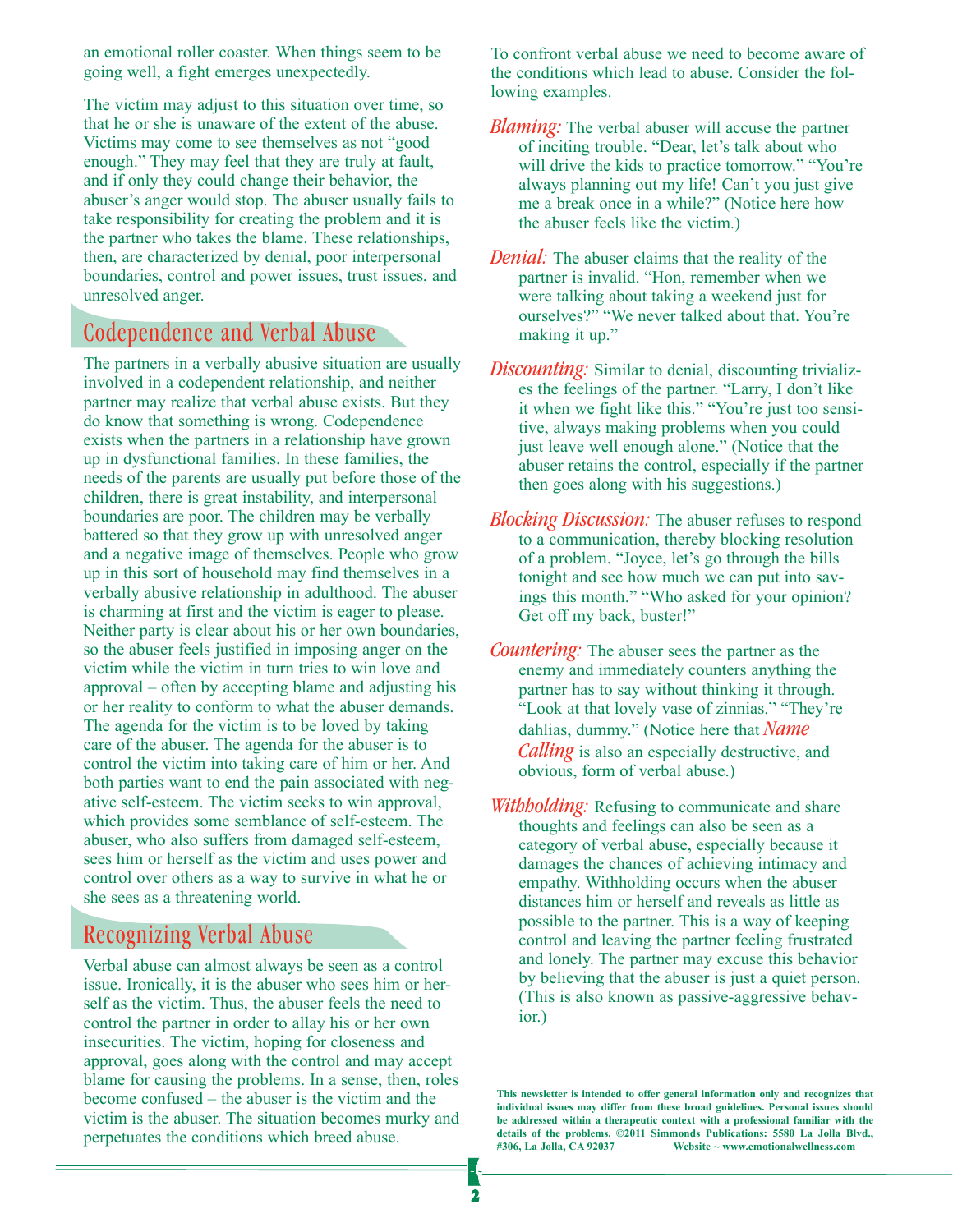- *Joking and Verbal Abuse:* The abuser claims that he or she was only joking and then blames the partner for not being able to take a joke. "Did you really mean it when you said my mother couldn't come here for the holidays?" "You just don't have a sense of humor. Like, duh...."
- *Dominating:* Commanding the partner to do something undermines the equality of a relationship and puts the abuser in the dominant position. "You get dinner on the table right now," or "You are going to my office party and I want you dressed in ten minutes."



## Changing the Verbally Abusive Relationship

Because the partners in a verbally abusive relationship have usually adapted to their situations, as painful as this may be, it might require the intervention of a trained therapist to interpret the communication patterns objectively and empathically. In therapy the partners in the relationship may learn how dysfunctional families breed codependence, as well as how negative self-esteem and lack of adaptive interpersonal boundaries can lead to a verbally abusive relationship. New and healthier ways of communicating can be learned, along with the issues of control, the need for equality in a relationship, and how to trust and respect one's partner. Learning assertiveness and refusing to participate in the cycle of abuse are crucial steps in coming to terms with the destructiveness of the verbally abusive relationship.

Our homes can, and should, be happy, loving and safe. We owe it to ourselves, and to our partners, to confront the issues which prevent us from making trust and love essential ingredients in the recipes of our lives. The rewards of doing so are immeasurable.

# The Cycle of Abuse

The typical abusive relationship falls into a threestage cycle, and the participants may not be aware of the cycle. One of the main ways of coming to terms

with verbal abuse in a relationship is to increase your awareness of this cycle so that you can respond more appropriately.

- *The Buildup of Tension.* The verbal abuser during this stage becomes increasingly critical, detached, preoccupied and contemptuous. The abuser becomes jealous and controlling. They may try to make the victim account for his or her actions and criticize how the victim dresses, talks, or cleans house. The abuser usually places limits on the actions of the victim in an attempt to assuage his or her own insecurities. It is during this stage also that the victim tries to accommodate the abuser by going overboard to please him or her in an attempt to keep the peace. The tension increases until the next stage of the cycle, the abuse stage, erupts.
- *The Abuse Stage.* A major fight erupts and it is usually over a trivial incident, an incident so minor that the participants may not recall later what the fight was all about. There may be a great deal of yelling and threats, and sometimes the abuse can turn physical. One characteristic of growing up in a dysfunctional household is that people never learn to process their anger adaptively as a problem-solving tool, and in the verbally abusive household this anger may erupt as uncontrolled rage. Words which are very damaging, but which usually have no basis in reality, are hurled at the victim. The victim is left confused, hurt, and in need of retreat from the painful interaction.
- *The Regret Stage.* Once things calm down, the victim feels distanced from the abuser and the abuser feels remorseful. The abuser may promise never to lose control again and then makes an extraordinary effort to win back the approval of the victim. The more distant and self-protective the victim is from the abuser, the more the abuser becomes conciliatory. The abuser uses all of his or her charm to make things right again, and because he or she is in the controlling role, is usually successful. This honeymoon stage lasts until tension begins to build up again – and the cycle is repeated. Unfortunately, over time the cycle can repeat itself more rapidly and usually with greater intensity – with the abuser taking less and less, or no, responsibility for the pattern.